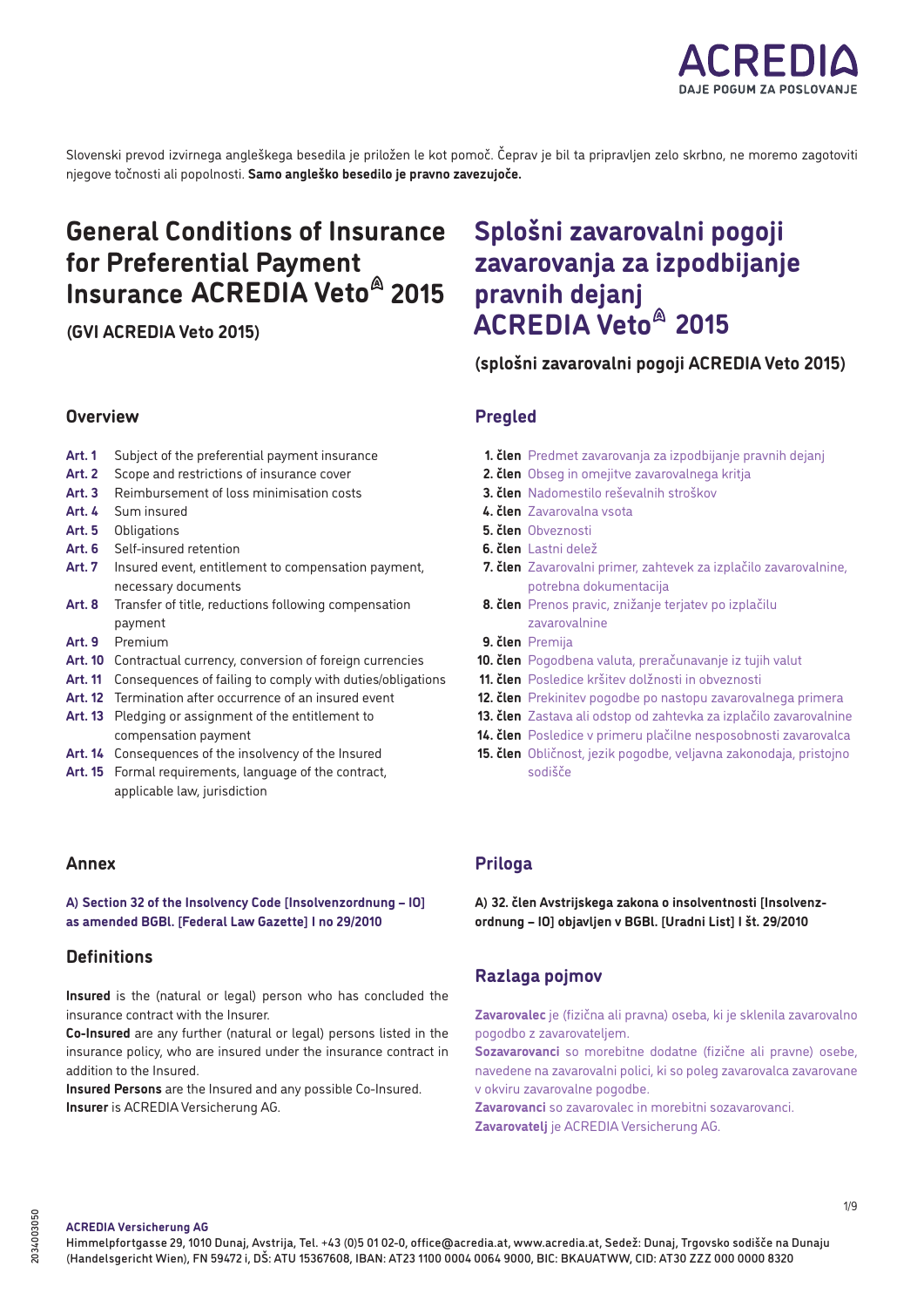**Buyer** is the (natural or legal) person with whom the Insured Person has concluded the sales or service contract, to whom the Insured has contractually provided goods, work or services, and in relation to whose assets insolvency proceedings have then been opened.

# **Art. 1 Subject of the preferential payment insurance**

On the basis of this insurance contract, the Insurer shall reimburse losses of accounts receivable which the Insured Person suffers as a result of the fact that after the Insured Person has contractually provided a delivery of goods, work or services (hereinafter "Delivery/Performance") to a Buyer, insolvency proceedings have been opened in relation to the Buyer's assets and the insolvency administrator appointed in these insolvency proceedings, or an official with comparable rights, (hereinafter "Insolvency Administrator") is challenging

- **•** the settlement or securing of the receivable from the Delivery/ Performance carried out before the opening of insolvency proceedings or
- **•** the sales or service contract on which the Delivery/Performance is based, concluded between the Insured Person and the Buyer before the opening of insolvency proceedings

according to the statutory provisions on preferential payment claims.

The requirements, the scope and the restrictions of the insurance cover result from the other provisions of these General Conditions of Insurance and the other agreed conditions.

#### **Art. 2 Scope and restrictions of insurance cover**

- (1) Scope of the insurance cover:
- a) Geographical scope of application:

Insurance cover exists for Buyers with registered office in the European Union, in Liechtenstein, in Switzerland and in Norway. b) Temporal scope of application:

A preferential payment claim is covered only by the insurance cover

- **•** if the insolvency proceedings relating to the Buyer's assets have been applied for and opened during the term of the insurance contract,
- **•** if the Insured Person has received the preferential payment claim declaration from the Insolvency Administrator during the term of the insurance contract and
- **•** if the challenged legal act was carried out within ten years before the insolvency proceedings in relation to the Buyer's assets were opened.

## c) Material scope of application:

Insurance cover only exists for Deliveries/Performance on the basis of sales or service contracts which are corporate transactions both for the Insured Person and the Buyer (mutual corporate transactions) and which the Insured Person has performed as part of its usual business, in its own name and at its own expense. d) Insured Loss:

**Kupec** je (fizična ali pravna) oseba, s katero je zavarovanec sklenil pogodbo o prodaji ali delu, za katero je v skladu s pogodbo dostavil blago, opravil storitve ali izvršil dela, nato pa se je premoženje kupca znašlo v insolvenčnem postopku.

## **1. člen Predmet zavarovanja za izpodbijanje pravnih dejanj**

Zavarovatelj na podlagi te zavarovalne pogodbe nadomesti izpadle terjatve zavarovanca, ki so nastale tako, da je zavarovanec kupcu v skladu s pogodbo dostavil blago, opravil storitve ali izvršil dela (v nadaljevanju »dobava/storitev«), nato pa se je premoženje kupca znašlo v insolvenčnem postopku, stečajni upravitelj ali pooblaščena oseba s primerljivimi pravicami (v nadaljevanju »stečajni upravitelj«) pa je v skladu z zakonskimi določili izpodbijal

- **•** terjatev za dobavo/storitev, ki je bila poravnana ali zavarovana pred začetkom insolvenčnega postopka, ali
- **•** pogodbo o prodaji ali delu, ki sta jo za dobavo/storitev pred začetkom insolvenčnega postopka sklenila zavarovanec in kupec.

Pogoje, obseg in omejitve zavarovalnega kritja določajo nadaljnja določila teh splošnih zavarovalnih pogojev (SZP) in drugih dogovorjenih pogojev.

## **2. člen Obseg in omejitve zavarovalnega kritja**

- (1) Obseg zavarovalnega kritja:
- a) Krajevna veljavnost:

zavarovalno kritje velja za kupce s sedežem v Evropski uniji, Liechtensteinu, Švici in na Norveškem.

b) Časovna veljavnost:

Izpodbijanje pravnih dejanj v primeru stečaja je v zavarovalno kritje vključeno le,

- **•** če je bil predlog za insolvenčni postopek nad premoženjem kupca vložen in začet v času veljavnosti zavarovane pogodbe,
- **•** če je stečajni upravitelj zavarovancu v času veljavnosti zavarovane pogodbe napovedal izpodbojno tožbo in
- **•** če je bilo izpodbijano pravno dejanje opravljeno v zadnjih desetih letih pred odprtjem insolvenčnega postopka nad premoženjem kupca.

## c) Stvarna veljavnost:

Zavarovalno kritje velja le za dobavo/storitve, opravljene v skladu s pogodbo o prodaji ali delu, ki za zavarovanca in kupca predstavljajo poslovne storitve (obojestranske poslovne storitve) in jih je zavarovanec opravil v okviru rednega poslovanja, v lastnem imenu in na lasten račun.

d) Zavarovan izpad: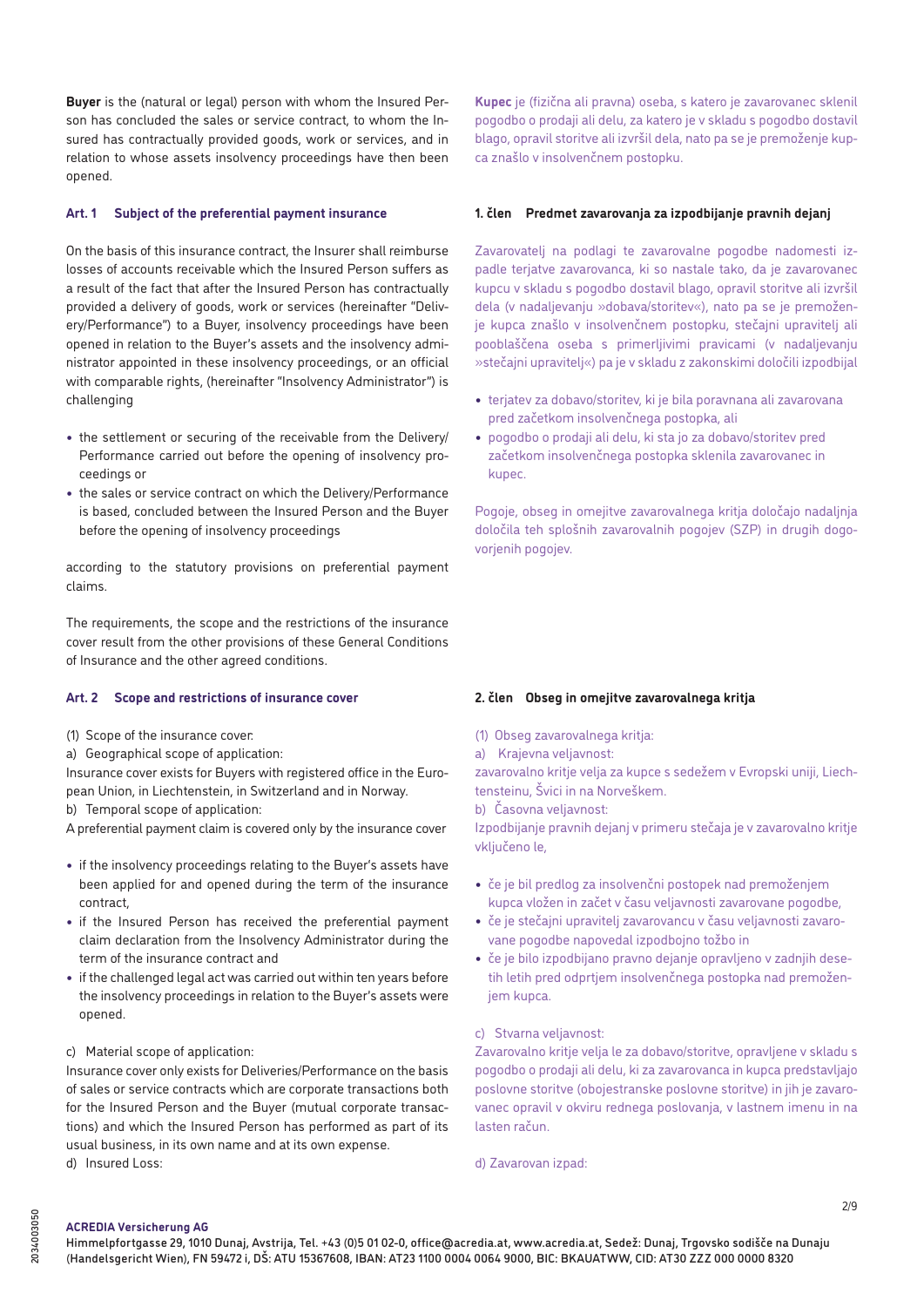If a settlement, securing or a sales or service contract as per Art. 1 is challenged, there is insurance cover

i) for the invoice value (exclusive of VAT and exclusive of the receivables listed under Par. 2(a)) of the relevant Delivery/Performance contractually provided by the Insured Person, provided that the Insured Person has not received settlement from the Buyer, the insolvency assets, a third party (such as a guarantor) or through a substitute sale of goods taken back as a result of the preferential payment claim, and

ii) if the Insured Person has gained settlement of the receivable from the Delivery/Performance before the opening of insolvency proceedings and, as a result of the preferential payment claim, the corresponding amount has to be released to the insolvency assets: for any interest from the time of settlement until the release to the insolvency assets, which the Insured Person has to pay to the insolvency assets,

if not covered by another form of insurance.

For information on the limits to the insurance cover in the form of the sum insured, see Art. 4.

(2) There is no insurance cover (exclusions of risk):

a) For the following receivables of the Insured Person against the Buyer which may be included in the Insured Person's invoice:

i) Compensation, default interest, contractual penalties, legal expenses.

ii) Receivables due to subsequently cancelled discounts.

- b) For the following contracts concluded with the Buyer:
	- i) Rental, tenancy and leasing contracts,

ii) sales or service contracts for which official approval for performance could not be obtained, concerning the delivery of goods, the import of which contravened a ban in force in the destination country, or the export of which contravened a ban in force in the country of the Insured Person, as well as iii) sales or service contracts that are in breach of mandatory international economic sanctions or embargoes, imposed by the Insured Person's country, the Buyer's country, the USA, the European Union, the United Nations (UN) or another international organisation recognised under international law.

- c) For the following Buyers:
	- i) Buyers governed by public law,

ii) companies in which the Insured Person has or had an indirect or a direct majority shareholding, or in which it is or was able to exert considerable influence on the management; the same applies in the event of corresponding shareholding or corresponding influence of the Buyer in relation to the Insured Person; and iii) buyers for whom the Insured Person is or was at the time when the challenged legal act was carried out a close associate as per section 32 of the Insolvency Code [Insolvenzordnung – IO].

Če je bilo plačilo, zavarovanje plačila ali pogodba o prodaji ali delu izpodbijana v skladu s 1. členom, velja zavarovalno kritje

i) za vrednost računa (brez davka na promet in brez terjatev, navedenih pod odstavkom 2a), ki ga je zavarovanec izstavil za dobavo/storitve, opravljene v skladu s pogodbo, če je bil zavarovancu račun poravnan od kupca, iz stečajne mase, od tretje osebe (npr. jamčevalca) ali z nadomestno unovčitvijo sredstev, ki jih je po izpodbijanju pravnih dejanj dolžnika pred insolvenčnim postopkom dobil povrnjene v obliki vrnjenega blaga in

ii) če je zavarovanec dobil poplačane terjatve za opravljeno dobavo/storitve pred začetkom stečajnega postopka in mora zaradi izpodbijanja pravnih dejanj dolžnika pred insolvenčnim postopkom ustrezen znesek vrniti v stečajno maso: za vse obresti od dneva poravnave terjatev do vračila zneska v stečajno maso, ki jih mora v stečajno maso vplačati zavarovanec,

če zavarovalnega kritja ne zagotavlja drugo zavarovanje.

Za omejitev zavarovalnega kritja z zavarovalno vsoto glejte 4. člen.

(2) Zavarovalnega kritja ni (izključena tveganja):

a) Za naslednje terjatve zavarovanca do kupca, ki so lahko vključene na računu:

i) odškodnina, zamudne obresti, pogodbene kazni, stroški izterjave,

ii) terjatve zaradi naknadno odpravljenih popustov.

b) Za naslednje pogodbe, ki so bile sklenjene s kupcem

i) najemne in zakupne pogodbe ter pogodbe o leasingu, ii) pogodbe o prodaji ali delu, za katero so manjkala potrebna uradna dovoljenja, pogodbe o dostavi blaga, katerih uvoz v namembno državo je kršil obstoječe prepovedi ali katerih izvoz je kršil obstoječe prepovedi v državi zavarovanca, kot tudi iii) pogodbe o prodaji ali delu, ki so kršile zakonsko zavezujoče mednarodne gospodarske sankcije ali embargo, ki ga je razglasila država zavarovanca, država kupca, ZDA ali Evropska unija, Združeni narodi (ZN) ali druge mednarodno priznane mednarodne organizacije.

- c) Za naslednje kupce:
	- i) osebe javnega prava,

ii) podjetja, v katerih je bil ali je zavarovanec posredno ali neposredno udeležen ali v katerih je lahko ali še lahko na drugačen način vpliva na upravljanje; enako velja tudi v primeru ustrezne soudeležbe ali ustreznega vpliva kupca pri zavarovancu; in iii) za kupce, pri katerih je zavarovanec ob sprejetju izpodbijanega pravnega dejanja v skladu z 32. členom avstrijskega zakona o insolventnosti (IO) veljal za bližjega svojca.

d) If the Insured Person has sold without recourse the receivable

d) Če je zavarovanec terjatev za dobavo/storitev do kupca prodal

**ACREDIA Versicherung AG**

Himmelpfortgasse 29, 1010 Dunaj, Avstrija, Tel. +43 (0)5 01 02-0, office@acredia.at, www.acredia.at, Sedež: Dunaj, Trgovsko sodišče na Dunaju (Handelsgericht Wien), FN 59472 i, DŠ: ATU 15367608, IBAN: AT23 1100 0004 0064 9000, BIC: BKAUATWW, CID: AT30 ZZZ 000 0000 8320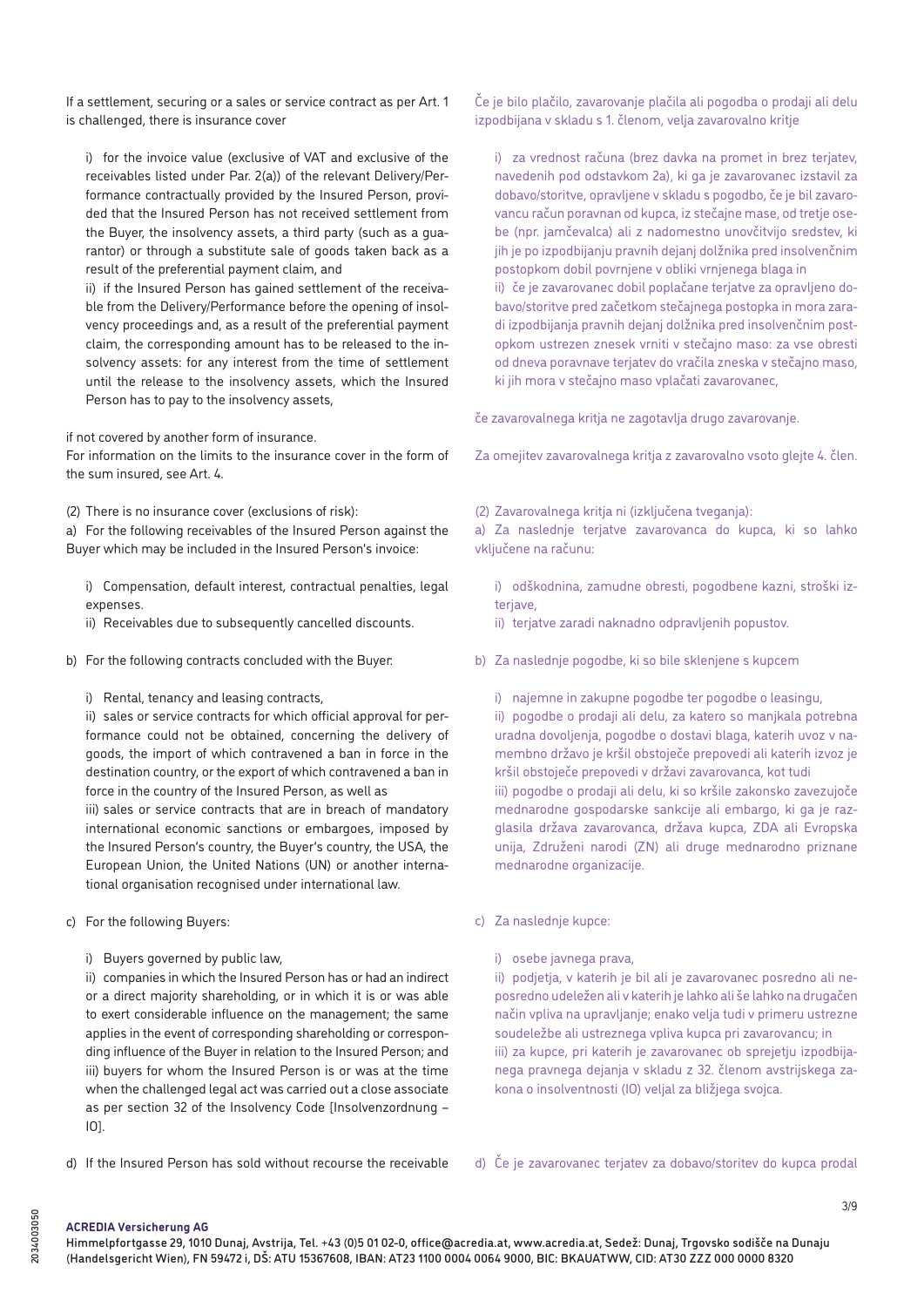against the Buyer due to Delivery/Performance.

e) If the insolvency proceedings in relation to the Buyer's assets were opened due to an application from the Insured Person which the Insured Person made in the first three months of the term of the insurance contract.

f) If the insolvency administrator has not challenged the sales or service contract according to the statutory provisions on preferential payment claims, but instead according to other statutory provisions (e.g. due to violation of moral principles, fraud, error, laesio enormis, infringement of capital maintenance rules).

g) If the challenged legal act alone or in association with other (legal) acts represented an intentionally committed criminal offence and the Insured Person was aware or should have been aware of this.

h) If the Buyer carried out the challenged legal act with the intent of disadvantaging one or more creditors, and the Insured Person consciously and intentionally cooperated with the Buyer (collusion). i) If the Buyer's insolvency was contributed to by war, warlike events, internal unrest, strike, seizure, prevention of the movement

of goods and/or payment transactions by authorities or state institutions, natural disasters or nuclear energy.

j) For insured events, which occurred before the start or after the end of the term of the Insurance Contract.

## **Art. 3 Reimbursement of loss minimisation costs**

(1) The Insurer shall reimburse, within the scope of the sum insured, the costs for the measures required in the circumstances and agreed with the Insurer to examine and defend any entitlement to challenge payments alleged by an Insolvency Administrator, provided that these costs are not covered by another form of insurance, in particular legal expenses insurance. This applies even if the entitlement proves to be unjustified. Costs incurred within the Insured Person's company (staff and material expenses) are not covered.

(2) If the resolution of a preferential payment claim targeted by the Insurer via acknowledgement, satisfaction or settlement fails due to the resistance of the Insured Person and the Insurer gives the Insured written notice that the contractual compensation payment is available, then the Insurer shall not have to reimburse any additional expenses incurred from the receipt of the written notice.

#### **Art. 4 Sum insured**

The sum insured stated in the insurance policy applies per insurance period. It is the maximum amount which the Insurer has to pay out in total as compensation payment (insured loss and loss minimisation costs) for insured events which have occurred in this insurance period for all Insured Persons (Art. 7(1)). With each compensation payment made by the Insurer on the basis of this preferential payment insurance contract, the sum insured still available for the relevant insurance period shall decrease. The insurance policy specifies the period which is deemed the insurance period.

The Insurer shall not claim that underinsurance as per section 56 of the Insurance Contract Act [Versicherungsvertragsgesetz] exists.

#### brez regresa.

e) Če se je inslovenčni postopek nad premoženjem kupca začel na predlog zavarovanca in je zavarovanec predlog zanj vložil v prvih treh mesecih po sklenitvi zavarovalne pogodbe.

f) Če stečajni upravitelj pogodbe o prodaji ali delu ni izpodbijal v skladu z zakonskimi določili o izpodbijanju pravnih dejanj v primeru stečaja, temveč v skladu z drugimi zakonskimi določili (npr. zaradi nemoralnosti, prevare, napake, oderuštva, kršenja prepisov o ohranjanju kapitala).

g) Če izpodbijana pravna dejanja sama ali v povezavi z drugimi (pravnimi) dejanji predstavljajo naklepno storjena kazniva dejanja in je zavarovanec to vedel ali bi moral vedeti.

h) Če je kupec izpodbijano pravno dejanje storil z namenom, da bi oškodoval enega ali več upnikov, in je zavarovanec pri tem zavestno in namerno sodeloval (tajno dogovarjanje).

i) Če so plačilno nesposobnost kupca sopovzročili vojna, vojne operacije, notranji nemiri, stavke, zaplemba, oviranje blagovnega in/ali plačilnega prometa s strani uradov ali državnih institucij, naravne katastrofe ali jedrska energija.

j) Za zavarovalne primere, ki so nastopili pred začetkom veljavnosti zavarovalne pogodbe ali po njenem poteku.

## **3. člen Nadomestilo reševalnih stroškov**

(1) Zavarovatelj nadomesti – v okviru zavarovalne vsote – stroške, ki jih zahtevajo okoliščinam primerni in z zavarovateljem usklajeni ukrepi za preverjanje in zavrnitev zahtevka stečajnega upravitelja za izpodbijanje pravnih dejanj, če teh stroškov ne krije drugo zavarovanje – še posebej zavarovanje pravne zaščite. To velja tudi, če se zahtevek izkaže za neupravičenega. Zavarovanje ne krije stroškov, ki so nastali v podjetju zavarovanca (stroškov osebja in stvarnih stroškov).

(2) Če od zavarovatelja zastavljeno izpodbijanje pravnih dejanj zaradi pripoznave, poravnanja terjatev ali poravnave na željo zavarovanca ni uspešno in zavarovatelj zavarovancu predloži pisno izjavo, da mu zagotavlja izplačilo odškodnine, zavarovatelj ni dolžan poravnati dodatnih stroškov, ki nastanejo po dospetju omenjene iziave.

## **4. člen Zavarovalna vsota**

Zavarovalna vsota, ki je navedena na zavarovalni polici, velja za eno zavarovalno leto. Predstavlja največjo vsoto, ki jo mora zavarovatelj izplačati kot zavarovalnino (zavarovan izpad in reševalni stroški) za vse zavarovalne primere, ki so v tem zavarovalnem letu nastali pri vseh zavarovancih (7. člen, 1 odst). Z vsakim izplačilom zavarovalnine, ki ga zavarovatelj opravi na osnovi te pogodbe o zavarovanju za izpodbijanje pravnih dejanj, se za tekoče leto zmanjša zavarovalna vsota, ki je še na voljo. Na zavarovalni polici je navedeno obdobje, ki predstavlja eno zavarovalno leto.

Zavarovatelj se ne bo skliceval na podzavarovanje po 56. členu avstrijskega zakona o zavarovalnih pogodbah.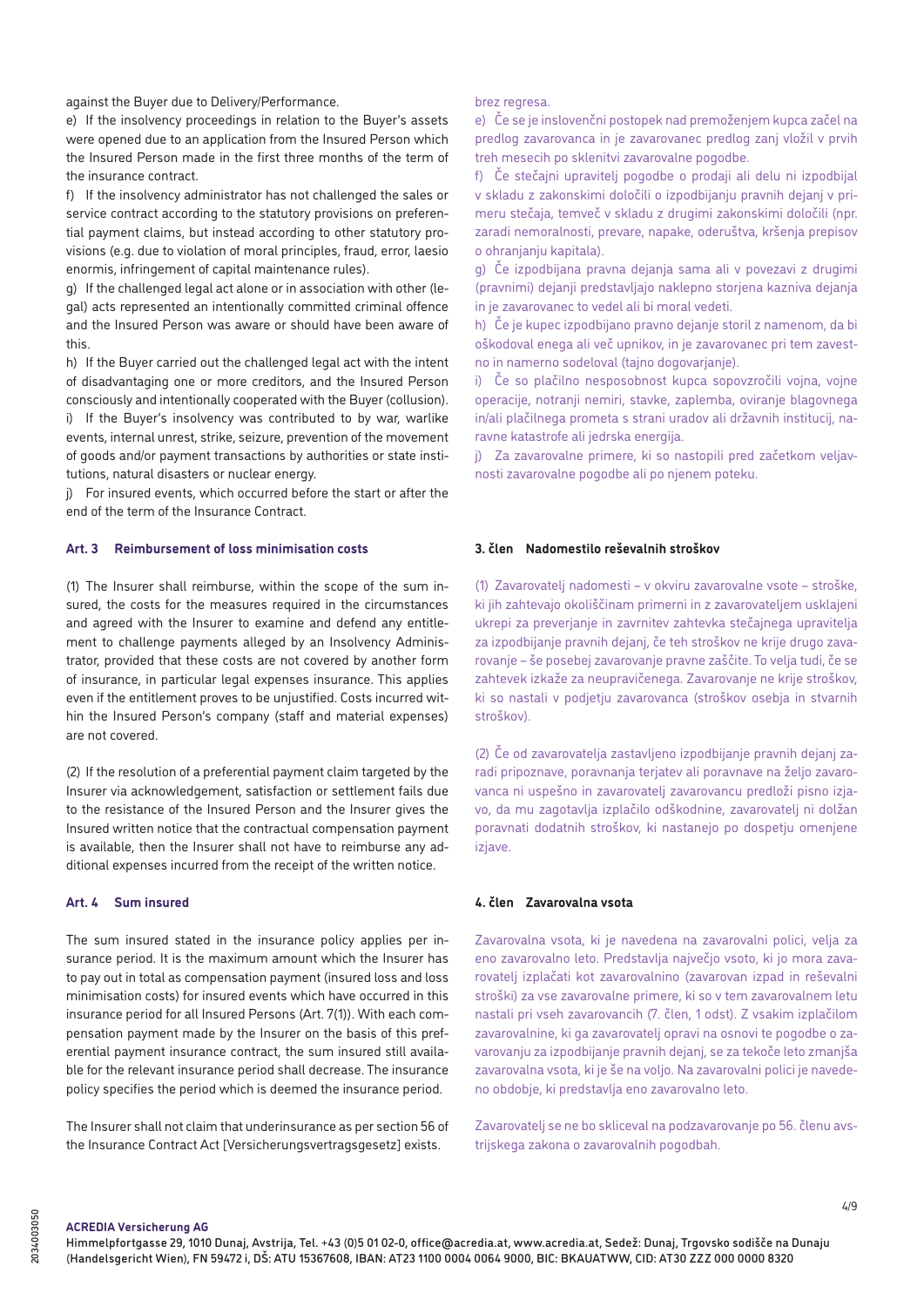### **Art. 5 Obligations**

(1) The Insured Person shall always enter into transactions with its Buyers with the care of a proper business, in particular when granting (commercial) loans.

(2) If the existing or expected total receivables due to Deliveries/ Performance against one Buyer reaches or exceeds EUR 100,000.– (exclusive of VAT), then the Insured Person shall immediately (and subsequently at least once per year) obtain a credit report about the Buyer from an agreed credit agency, and this report must state all legal enforcements, insolvency applications and extrajudicial settlement offers known to the credit agency. The agreed credit agencies are stated in the insurance policy. It is not necessary to obtain a report if the Insured Person has trade credit insurance and the trade credit insurance provides insurance protection for the Buyer.

(3) The Insured Person shall not provide Deliveries/Performance on credit to the Buyer, if it is aware that

a) in the last two years the Buyer has offered an extrajudicial settlement or has asked individual creditors for a (partial) debt waiver, or

b) in the last two years an application made for the opening of insolvency proceedings in relation to the Buyer's assets was rejected due to lack of assets, or

c) in the last two years legal enforcement in relation to the Buyer's assets has not resulted in complete satisfaction of the enforcing creditor or that several creditors have used legal enforcement in relation to the Buyer's assets, or

d) in the last two years preliminary insolvency proceedings (possible in some countries) have been opened in relation to the Buyer's assets.

(4) The Insured Person shall notify the Insurer immediately when he receives the preferential payment claim declaration from the Insolvency Administrator, agree the further course of action with the Insurer, follow the Insurer's instructions and provide the Insurer with information about pending preferential payment cases at any time.

(5) The Insured Person shall neither recognise nor agree to a settlement of the preferential payment claim without the Insurer's prior agreement.

(6) In agreement with the Insurer, the Insured Person shall take all suitable measures to inspect and defend the preferential payment claim that has been made. These shall usually include appointing a lawyer based in the same country as the Insolvency Administrator making the challenge.

(7) The Insured Person shall sell goods which it has taken back from the insolvency assets due to a preferential payment claim in the best way possible in agreement with the Insurer.

### **5. člen Obveznosti**

(1) Zavarovanec pri poslovanju s kupci – še posebej pri odobritvi (blagovnih) kreditov – vedno ravna s skrbnostjo dobrega podjetnika.

(2) Če obstoječe ali pričakovane skupne terjatve za dobavo/storitve do enega kupca dosegajo ali presegajo 100.000,– EUR (brez davka na promet), zavarovanec nemudoma – in pozneje najmanj enkrat letno – pri dogovorjeni bonitetni agenciji preveri, ali je po njihovih podatkih kupec v prisilni poravnavi, ali je vložil predlog za stečaj in ali je v postopku izvensodne poravnave. Dogovorjene bonitetne agencije so navedene na zavarovalni polici. Pridobitev teh informacij ni potrebna, če ima zavarovanec sklenjeno kreditno zavarovanje in je v okviru tega zavarovanja zagotovljeno zavarovalno kritje za kupca.

(3) Zavarovanec za kupca ne opravlja dobave/storitev na kredit, če ve,

a) da je kupec v zadnjih dveh letih predlagal izvensodno poravnavo ali posamezne upnike prosil za (delni) odpis terjatev, ali

b) da je bil v zadnjih dveh letih zavrnjen predlog za začetek insolvenčnega postopka nad premoženjem kupca zaradi pomanjkanja stečajne mase, ali

c) da v zadnjih dveh letih izvršba na premoženje kupca ni v celoti pokrila terjatve upnika ali da je več upnikov vložilo izvršbo na premoženje kupca ali

d) da se je v zadnjih dveh letih začel (v nekaterih državah možen) začasni insolvenčni postopek nad premoženjem kupca.

(4) Zavarovanec zavarovatelja takoj obvesti, da je od stečajnega upravitelja prejel napoved izpodbojne tožbe v stečajnem postopku, se o nadaljnjem ravnanju dogovori z zavarovateljem, upošteva navodila zavarovatelja in ga ves čas obvešča o tekočih izpodbojnih primerih.

(5) Zavarovanec v primeru izpodbojne tožbe v stečajnem postopku brez predhodnega soglasja zavarovatelja ne poda priznanja in ne pristane na poravnavo.

(6) Zavarovanec v dogovoru z zavarovateljem sprejme vse primerne ukrepe za preverjanje in zavrnitev zahtevka stečajnega upravitelja za izpodbijanje pravnih dejanj. K temu spada tudi pooblastitev odvetnika s sedežem v isti državi, v kateri je tudi stečajni upravitelj, ki izpodbija pravna dejanja.

(7) Blago, ki je bilo zavarovancu zaradi izpodbijanja pravnih dejanj vrnjeno iz stečajne mase, zavarovanec v dogovoru z zavarovateljem oceni na najboljši možni način.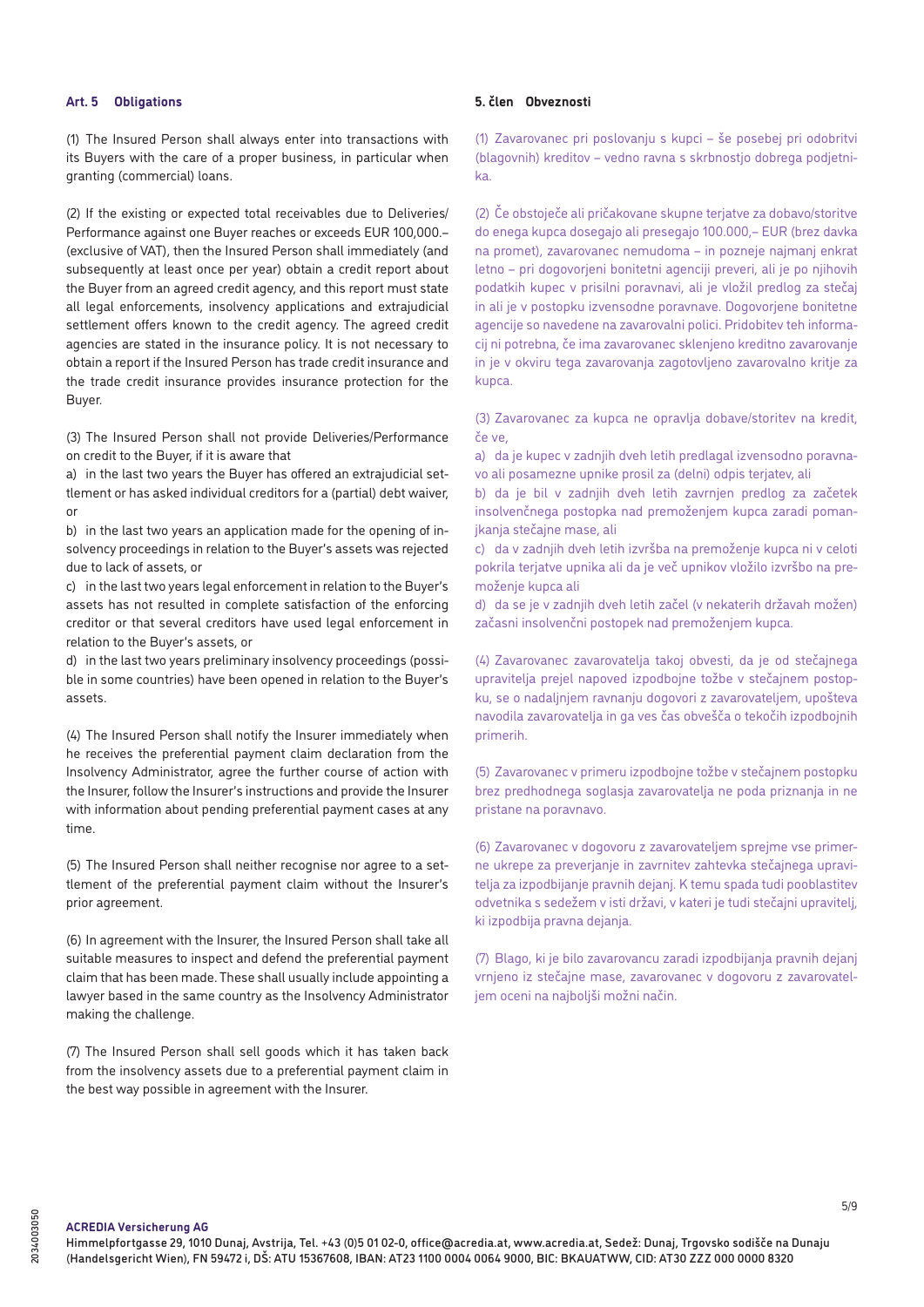(8) If it is legally possible, the Insured Person shall register receivables which have been revived again due to a preferential payment claim in the insolvency proceedings at its own expense.

(9) Other than this, the statutory obligations shall apply.

# **Art. 6 Self-insured retention**

The Insured shall bear the self-insured retention listed in the insurance policy for each insured loss. The self-insured retention also applies for the reimbursement of loss minimisation costs.

The self-insured retention may not be insured in another form or safeguarded separately. If the Insured has insured the agreed selfinsured retention in another form, then the Insurer shall be entitled to reduce the compensation in the amount of the Insured's claim against the other insurer.

## **Art. 7 Insured event, entitlement to compensation payment, necessary documents**

(1) The time of the occurrence of the insured event is deemed to be the day on which the Insured Person receives the preferential payment claim declaration from the Insolvency Administrator. If the Insolvency Administrator of a Buyer challenges several legal acts in succession, then the insured event shall be deemed to have occurred on receipt of the first preferential payment claim declaration, and the subsequent preferential payment claims shall be added to this insured event. The insured event must occur within the term of the insurance contract.

(2) Only the Insured, and not any Co-Insured Person(s), shall be entitled to dispose of and enforce the entitlement to compensation payment.

(3) The Insured Person shall provide all information and present all documents which the Insurer deems necessary to prove the occurrence of the insured event and to determine the insured loss.

# **Art. 8 Transfer of title, reductions following compensation payment**

(1) All claims of the Insured Person against the Buyer and/or against the insolvency assets and all secondary rights shall transfer to the Insurer in the amount of the compensation paid. At the request of the Insurer, the Insured Person shall carry out all actions necessary to transfer the rights.

(2) Reductions to the claim which the Insured Person receives following payment of the compensation must be reported to the Insurer immediately and, if they relate to the insured loss compensated by the Insurer and the reimbursed loss minimisation costs, transferred to the Insurer within 14 days.

(8) Če je pravno mogoče, zavarovanec terjatve, ki so znova aktualne zaradi izpodbijanja pravnih dejanj, na lastne stroške prijavi v insolvenčnem postopku.

(9) Sicer veljajo zakonske obveznosti.

# **6. člen Lastni delež**

Pri vsakem zavarovanem izpadu je zavarovalec soudeležen z lastnim deležem, ki je naveden na zavarovalni polici. Lastni delež velja tudi za nadomestilo reševalnih stroškov.

Lastni delež ne sme biti zavarovan drugje ali posebej zavarovan. Če je zavarovalec lastni delež zavaroval drugje, ima zavarovatelj pravico zmanjšati zavarovalnino v višini zavarovalčevega zahtevka do drugega zavarovatelja.

## **7. člen Zavarovalni primer, zahtevek za izplačilo zavarovalnine, potrebna dokumentacija**

(1) Kot čas nastopa zavarovalnega primera velja dan, ko je zavarovanec od stečajnega upravitelja prejel napoved izpodbojne tožbe v stečajnem postopku. Če je stečajni upravitelj enega kupca zaporedoma izpodbijal več pravnih dejanj, se zavarovalni primer začne že s prvo napovedjo izpodbijanja pravnih dejanj v primeru stečaja, kasneje vložene napovedi izpodbijanja pravnih dejanj pa se vključijo v ta zavarovalni primer. Zavarovalni primer mora nastopiti v času veljavnosti zavarovalne pogodbe.

(2) Do zavarovalnine je upravičen izključno zavarovalec brez sozavarovancev.

(3) Zavarovanec nudi vse informacije in predloži vse dokumente, ki jih zavarovatelj potrebuje kot dokazilo za nastop zavarovalnega primera in za višino zavarovanega izpada.

# **8. člen Prenos pravic, znižanje terjatev po izplačilu zavarovalnine**

(1) Terjatve do kupca oziroma do stečajne mase v višini izplačane zavarovalnine in nekatere dodatne pravice se prenesejo na zavarovatelja. Zavarovanec na zahtevo zavarovatelja sprejme potrebne ukrepe za prenos pravic.

(2) Znižanja terjatev, katera nastanejo po izplačilu zavarovalnine zavarovancu, je treba takoj javiti zavarovatelju in jih, če se nanašajo na zavarovani izpad in izplačane reševalne stroške, v roku 14 dni nakazati zavarovatelju.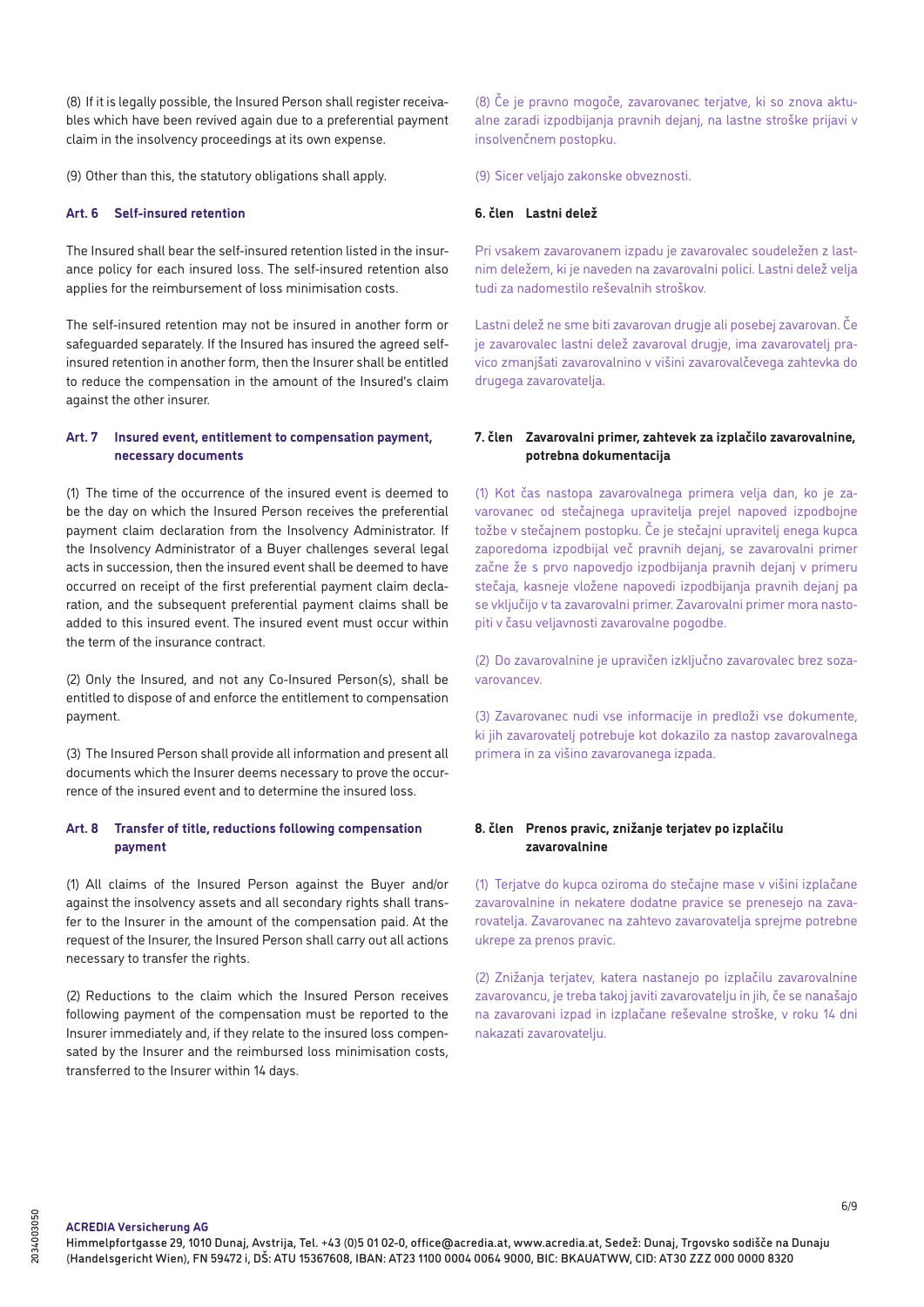## **Art. 9 Premium**

(1) The premium stated in the insurance policy applies per insurance period. It shall be invoiced at the start of the insurance period plus any possible insurance tax, and shall be due on receipt of the invoice.

(2) For the purpose of maintaining equivalence between risk and premium and for the purpose of calculating the insurance tax, the Insured is obliged to notify the Insurer, within 14 days on request, of sales in the last completed financial year with Buyers which are covered by the preferential payment insurance (Art. 2), detailed separately by country and any possible Co-Insured Persons.

If the Insured does not provide this information promptly or correctly, this shall be deemed to be a failure to comply with duties, which may release the Insurer from the obligation to perform. If, due to this information not being provided promptly or correctly, it is not possible to calculate the insurance tax correctly, the Insured shall be obliged to indemnify the Insurer from any possible sanctions/ penalties from the responsible financial authorities.

(3) If the Insurer withdraws from the contract due to default on the first premium by the Insured (section 38 Insurance Contract Act), then it shall be entitled to a transaction fee amounting to 25 % of the agreed annual premium.

## **Art. 10 Contractual currency, conversion of foreign currencies**

(1) The contractual currency is the euro (EUR). It applies, in particular, for the sum insured, the premium, and the compensation payments.

(2) Invoice amounts in other currencies shall be converted at the following rate:

- **•** If the settlement has been challenged and the Insured Person has had to release the corresponding amount to the insolvency assets due to the challenge, the rate at which the release to the insolvency assets was made applies.
- **•** In all other cases the reference rate of the Central European Bank shall apply on the date on which the original receivable from the Delivery/Performance was due, but no higher than on the date of invoicing.

#### **Art. 11 Consequences of failing to comply with duties/obligations**

(1) If the Insured Person has not met a statutory or contractual obligation or has breached a duty, then the Insurer is released from the obligation to provide performance. This applies irrespective of termination of the insurance contract.

(2) The Insurer shall not invoke the agreed release from obligations if the infringement of the contractual obligations was through no fault of the Insured Person's own or had no influence on the occurrence of the insured event or if the infringement has no influence on the scope of the performance to be provided by the Insurer.

(3) The consequences of one Insured Person failing to comply with duties or obligations may also affect other Insured Persons.

## **9. člen Premija**

(1) Premija, ki je navedena na zavarovalni polici, velja za eno zavarovalno leto. Račun zanjo z obračunanim davkom od prometa zavarovalnih poslov se izda v začetku zavarovalnega leta in zapade ob prejetju računa.

(2) Za ohranjanje enakovrednosti med rizikom in premijo ter za izračunavanje davka od prometa zavarovalnih poslov, se zavarovalec zavezuje, da bo zavarovatelju na zahtevo v roku 14 dni sporočil promet zadnjega zaključenega poslovnega leta s po državah razvrščenimi kupci, ki so vključene v zavarovanje za izpodbijanje pravnih dejanj v primeru stečaja (2. člen), in sozavarovanci.

Če zavarovalec teh podatkov ne bo pravočasno ali pravilno posredoval, velja to za kršitev obveznosti, ki lahko povzroči razrešitev dolžnosti zavarovatelja. Če zaradi nepravočasne ali nepravilne izročitve podatkov davek od prometa zavarovalnih poslov ne more biti pravilno izračunan, mora zavarovanec namesto zavarovatelja prevzeti in plačati morebitne sankcije/kazni, ki jih izrečejo pristojni finančni organi.

(3) Če zavarovalec zamuja s plačilom prve premije in če zavarovatelj zaradi tega od pogodbe odstopi (38. člen avstrijskega zakona o zavarovalnih pogodbah), ima pravico zahtevati plačilo v višini 25 % dogovorjene letne premije.

#### **10. člen Pogodbena valuta, preračunavanje iz tujih valut**

(1) Pogodbena valuta je evro (EUR). To še posebej velja za zavarovalno vsoto, premijo in izplačilo zavarovalnine.

(2) Računi, na kateri so zneski v drugih valutah, se obračunajo po naslednjem tečaju:

- **•** Če je bila poravnava terjatev izpodbijana in je moral zavarovanec zaradi izpodbijanja vrniti določen znesek v stečajno maso, velja tečaj, ki je veljal ob vračilu v stečajno maso.
- **•** V vseh drugih primerih velja referenčni tečaj Evropske centralne banke na dan zapadlosti terjatve za opravljeno dobavo/storitve, ki pa ne sme biti višji od tečaja na dan izstavitve računa.

## **11. člen Posledice kršitev dolžnosti in obveznosti**

(1) Če zavarovanec ni izpolnil zakonske ali pogodbene obveznosti ali je kršil obveznosti, zavarovatelj ni obvezan izplačati zavarovalnine. To velja neodvisno od prekinitve zavarovalne pogodbe.

(2) Zavarovatelj se ne bo skliceval na dogovorjeno razrešitev dolžnosti, če je bila kršitev postopkovnih obveznosti brez lastne krivde, ni vplivala na nastop zavarovalnega primera ali kršitev za enkrat ni imela vpliva na obseg dolžnosti zavarovatelja.

(3) Posledice kršenja dolžnosti in obveznosti s strani enega zavarovanca lahko doletijo tudi druge zavarovance.

# **ACREDIA Versicherung AG**

7/9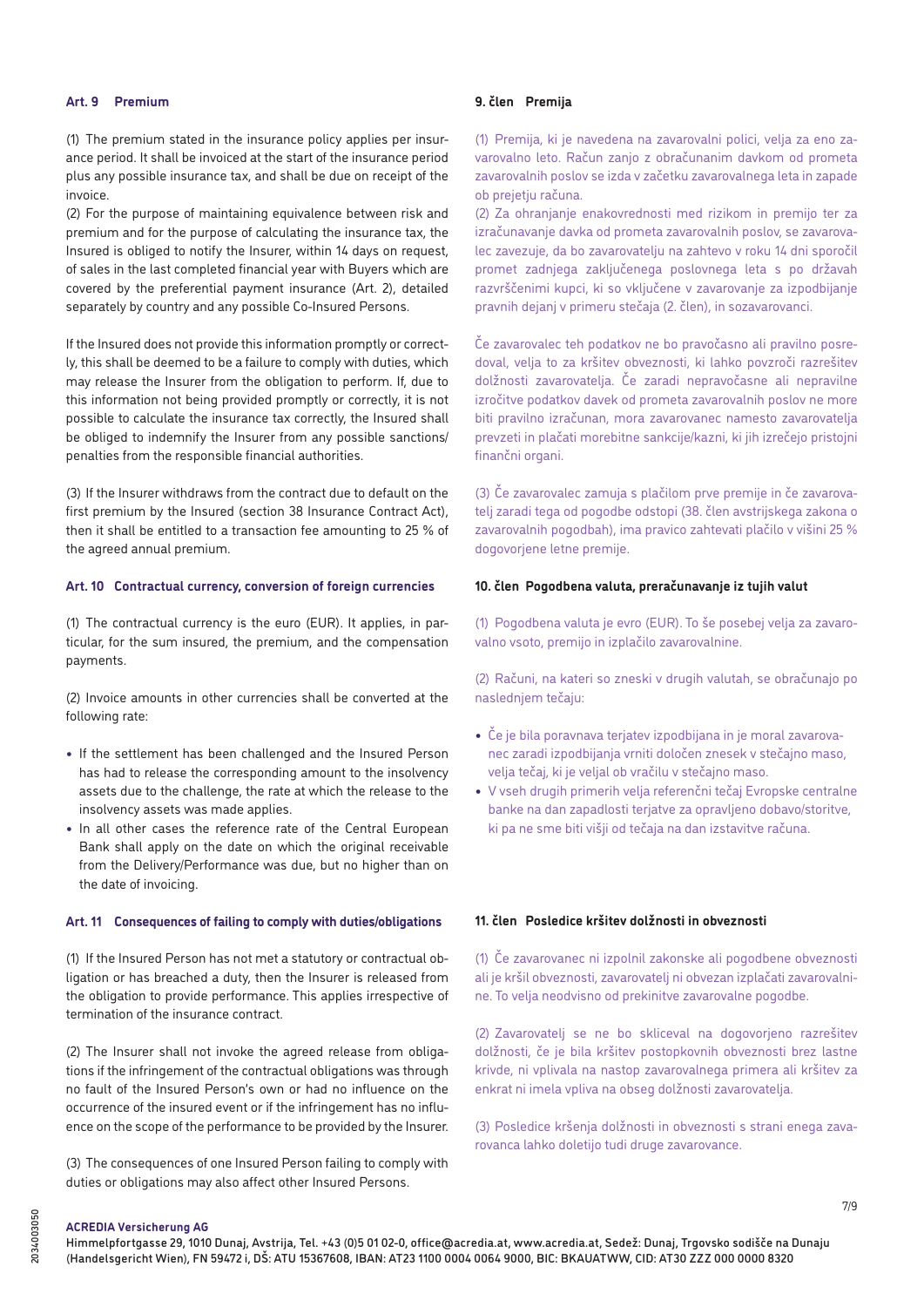## **Art. 12 Termination after occurrence of an insured event**

If, after the occurrence of the insured event, the Insurer has recognised its obligation to provide compensation to the Insured or has refused to provide the due compensation, then the Insured and the Insurer are entitled to terminate the insurance contract in writing within one month. The termination shall become effective one month after receipt.

## **Art. 13 Pledging or assignment of the entitlement to compensation payment**

It is not permissible to pledge the entitlement to compensation payment. In the event of assignment, all legal remedies available to the Insurer, as well as the right of set-off, shall also be valid against the assignees. This applies irrespective of the time of notification of the assignment or the time at which the assigned entitlements arose. The loss will only be ascertained in consultation with the Insured.

### **Art. 14 Consequences of the insolvency of the Insured**

If insolvency proceedings are opened in relation to the Insured's assets, the Insurer is entitled to cancel the insurance contract with a notice period of one month (section 14 Insurance Contract Act).

## **Art. 15 Formal requirements, language of the contract, applicable law, jurisdiction**

(1) Declarations concerning the existence or content of the insurance relationship, in particular termination, withdrawal, or assignment of the entitlement to compensation payment, must be made in writing.

(2) The language of the contract is German.

(3) Austrian law applies to the exclusion of the conflict of laws and the UN Convention on Contracts for the International Sale of Goods. In addition, the regulations of the Insurance Contract Act, the Austrian Commercial Code [Unternehmensgesetzbuch] and the Austrian General Civil Code [Allgemeines Bürgerliches Gesetzbuch] apply.

(4) The place of performance and sole place of jurisdiction is Vienna.

# **Annex**

# **A) Section 32 of the Insolvency Code [Insolvenzordnung – IO] as amended BGBl. [Federal Law Gazette] I no 29/2010**

(1) The spouse and persons who are directly related or related down to the fourth degree to the debtor or their spouse, by blood or by marriage, and also adopted or foster children as well as nonmarried partners of the debtor must be deemed to be close associates. Non-married relationships must be seen as equivalent to marriage.

## **12. člen Prekinitev pogodbe po nastopu zavarovalnega primera**

Če je po nastopu zavarovalnega primera zavarovatelj svojo dolžnost do izplačila zavarovalnine zavarovalcu priznal ali izplačilo zavarovalnine zavrnil, imata zavarovalec in zavarovatelj pravico, da zavarovalno pogodbo v enem mesecu pisno odpovesta. Prekinitev stopi v veljavo en mesec po prejemu pisne izjave.

## **13. člen Zastava ali odstop od zahtevka za izplačilo zavarovalnine**

Zastava zahtevka za izplačilo zavarovalnine ni dovoljena. V primeru zastave zavarovatelj ohrani pravico do ugovora in do pobota do cesionarjev. To velja ne glede na čas dogovora o zastavi ali časa nastanka zastavljenih zahtevkov. Škoda se obračuna samo z zavarovalcem.

## **14. člen Posledice v primeru plačilne nesposobnosti zavarovalca**

Če se je nad premoženjem zavarovalca začel insolvenčni postopek, lahko zavarovatelj zavarovalno pogodbo odpove z enomesečnim odpovednim rokom (14. člen avstrijskega zakona o zavarovalnih pogodbah).

## **15. člen Obličnost, jezik pogodbe, veljavna zakonodaja, pristojno sodišče**

(1) Izjave, ki se nanašajo na trajanje ali vsebino zavarovalnega razmerja – še posebej odpoved pogodbe, odstop od pogodbe, odstop od zahtevka za izplačilo zavarovalnine – morajo biti podane v pisni obliki.

(2) Jezik pogodbe je nemščina.

(3) Velja uporaba avstrijskega prava ob izključitvi kolizije zakonov in prodajnega prava ZN. Poleg tega veljajo določila avstrijskega zakona o zavarovalnih pogodbah, avstrijskega trgovinskega zakonika in avstrijskega civilnega zakonika.

(4) Kraj izpolnitve in izključno pristojno sodišče je Dunaj.

# **Priloga**

# **A) 32. člen avstrijskega zakona o insolventnosti [Insolvenzordnung – IO] objavljen v BGBl. [Uradni List] I št. 29/2010**

(1) Bližnji svojci so zakonci in osebe, ki so z dolžnikom ali njegovim zakonskim partnerjem v krvnem sorodstvu ali poročeni v neposredni liniji ali do četrtega kolena stranske sorodstvene linije, posvojenci in rejenci ter osebe, ki živijo z dolžnikom v zunajzakonskem razmerju. Zunajzakonsko sorodstvo je enakopravno zakonskemu.